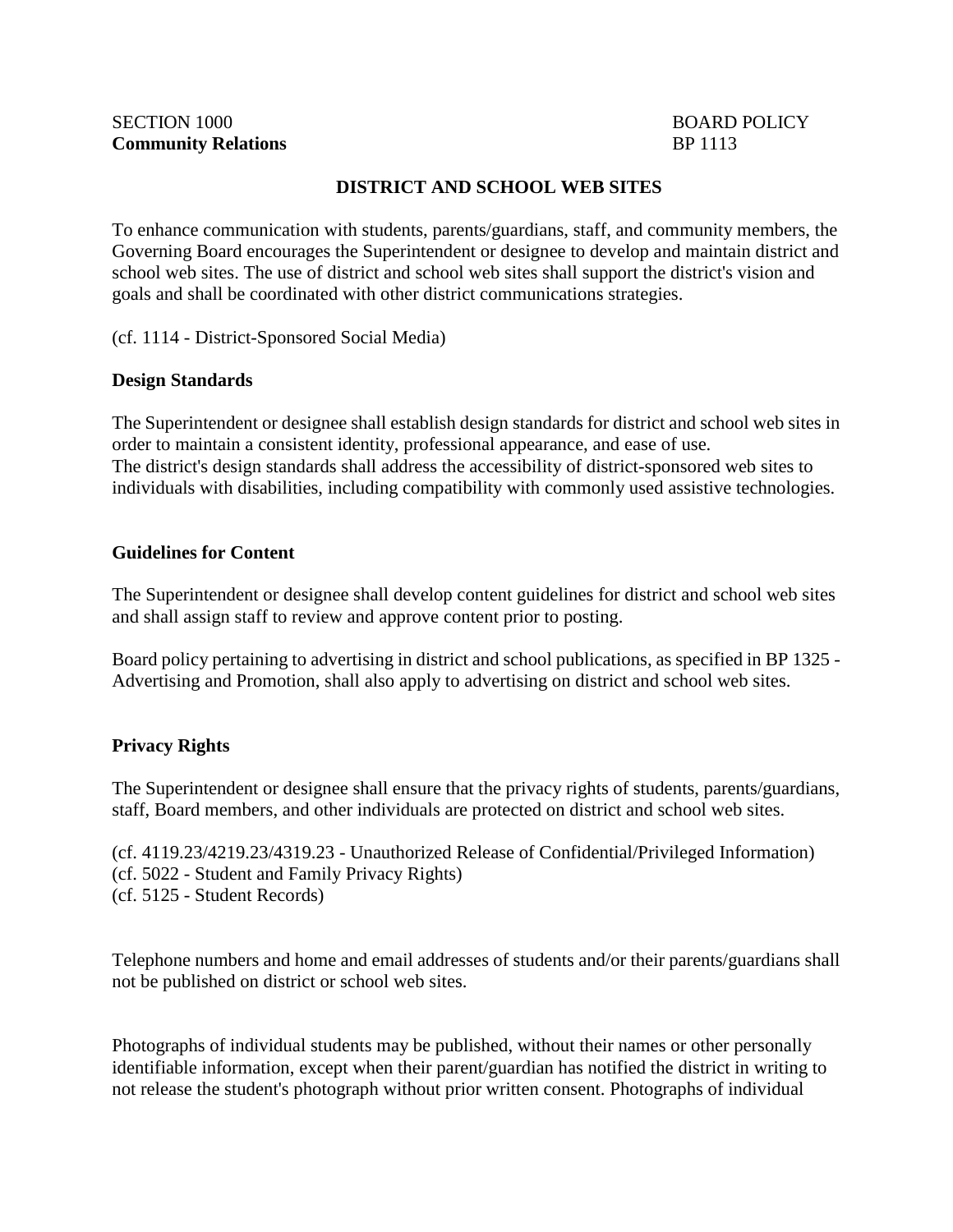students may be published, *together with* their names or other personally identifiable information, *only with* the prior written consent of the student parent/guardian.

Photographs of groups of students, such as at a school event, may be published provided that students' names are not included.

Staff members' home addresses or telephone numbers shall not be posted on district or school web sites.

The home address or telephone number of any elected or appointed official including, but not limited to, a Board member or public safety official, shall not be posted on district or school web sites without the prior written permission of that individual. (Government Code 3307.5, 6254.21, 6254.24)

No public safety official shall be required to consent to the posting on the Internet of his/her photograph or identity as a public safety officer for any purpose if that officer reasonably believes that the disclosure may result in a threat, harassment, intimidation, or harm to the officer or his/her family. (Government Code 3307.5)